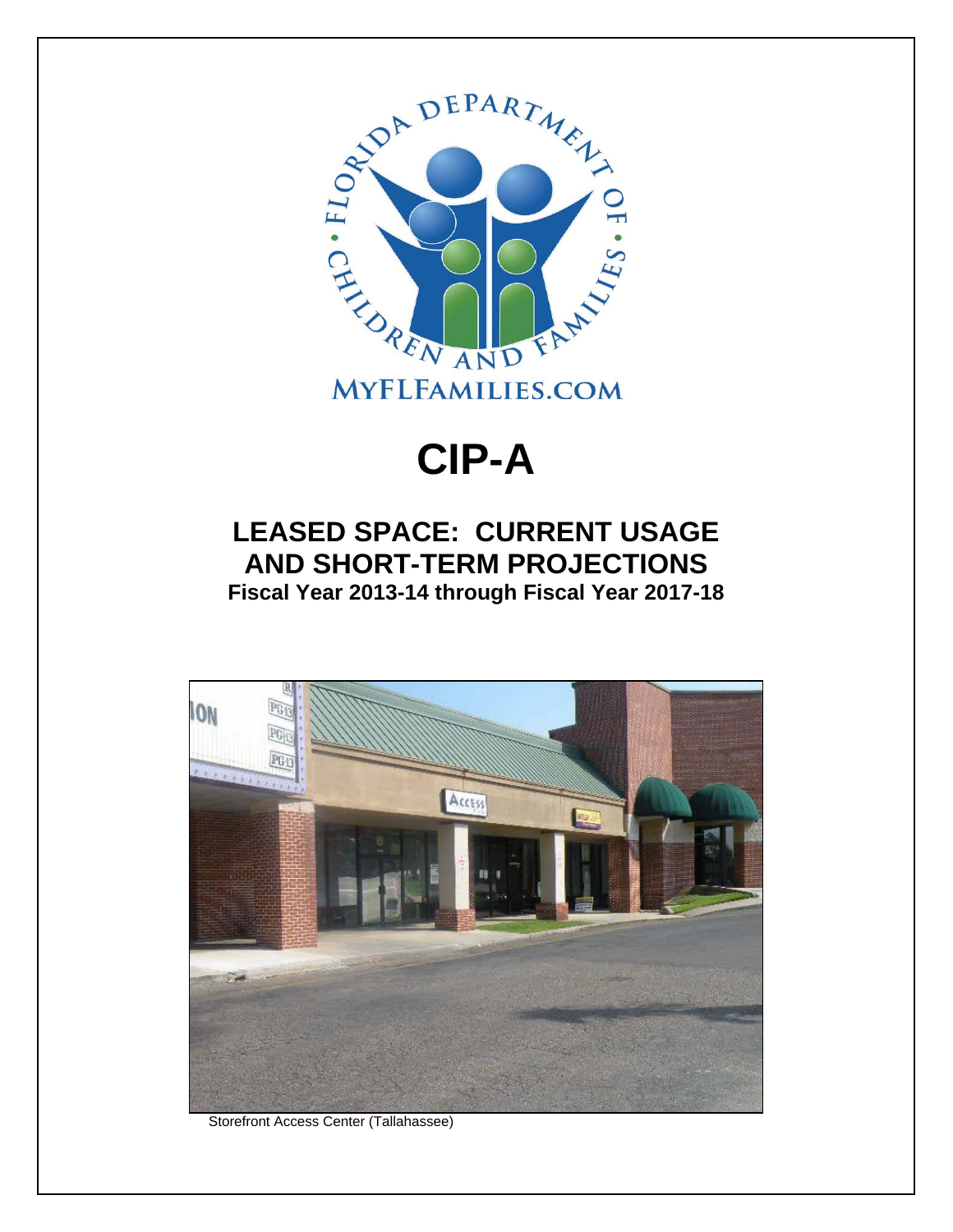

#### **State of Florida Department of Children and Families**

**Rick Scott**  *Governor* 

**David E. Wilkins**  *Secretary* 

## CIP‐A

### Leased Space: Current Usage and Short‐Term Projections

#### **LEASED SPACE SUMMARY:**

*As of June 30, 2012, the department had 100 private sector leases totaling 1,139,194 square feet at an annual cost of \$21,507,980 and 18 DMS-owned leases totaling 563,028 square feet at an annual cost of \$9,658,138. The combined leased space is 1,702,222 square feet at approximated annual cost of \$31,166,119. Private sector leases represent 66.9% of the overall space leased by the department.* 

*The annual cost for private sector leases is projected to increase at a rate of 3.0% annually in FY 2012-2013; this is based on average annual rate increases. DMS-owned rate remained at \$17.18 per square feet and no further rate increases is anticipated. The department is projecting to reduce leased space at a rate of .1% for the period beginning FY 2012-2013, with the increase number of staff "Telecommuting" in the ACCESS program; less private sector leased space is required.* 

1317 Winewood Boulevard, Tallahassee, Florida 32399-0700